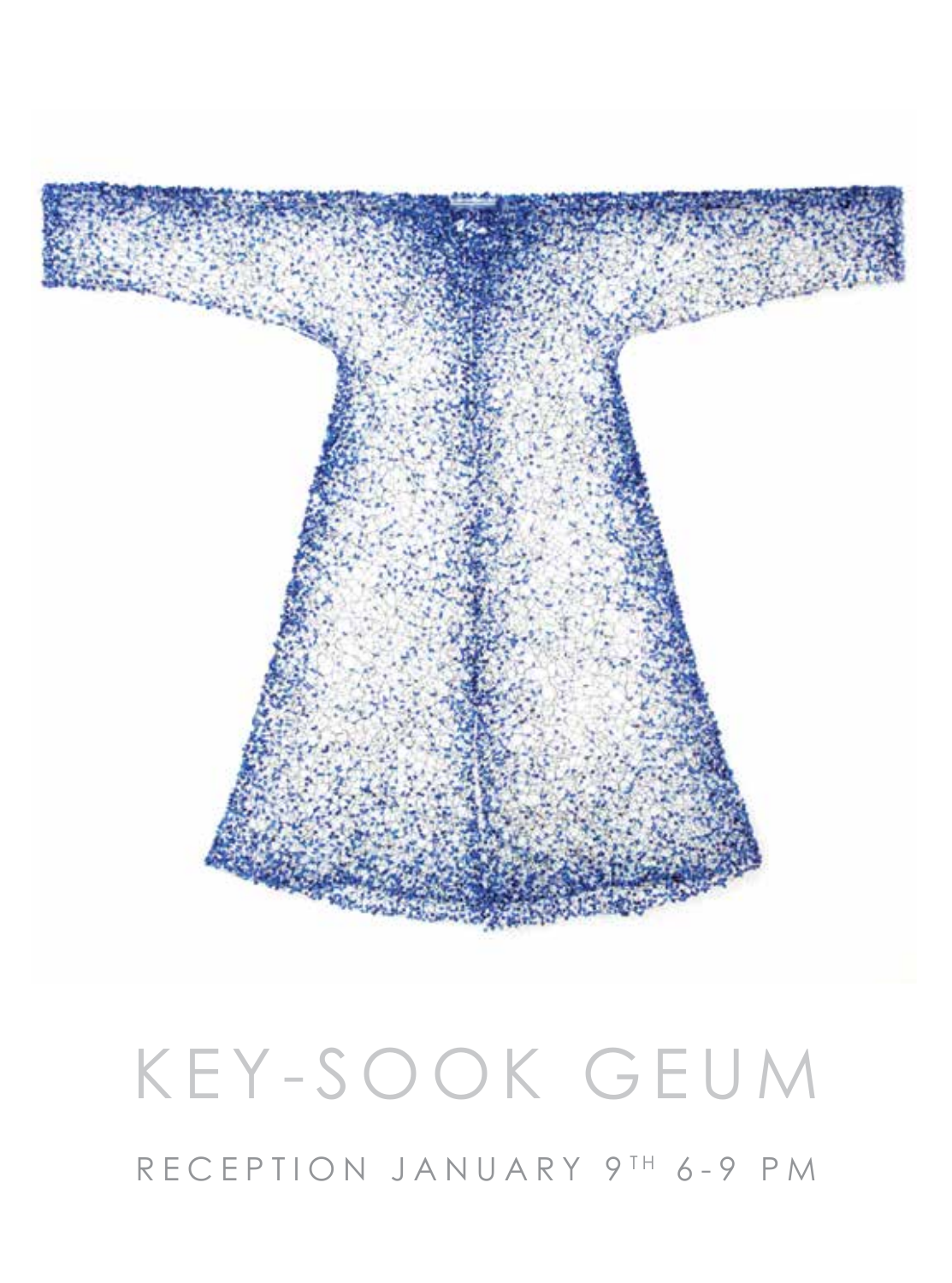### **LIVING ENERGY**

In *Living Energy*, Key-Sook Geum's fourth solo exhibition at Callan Contemporary, Eastern and Western notions of form and shadow, positive and negative space, unite. In a ravishingly beautiful suite of sculptural objects, Geum weaves together delicately shaped webs of gold and black wire with pearl, coral, amber, and crystal beads, transforming simple but luxuriant materials into a network of intersecting lines, planes, and curves. Working in her studio in Seoul, South Korea, Geum adapts simplified forms from ceremonial dresses, jackets, and vests of 17<sup>th</sup> and 18<sup>th</sup> Century Korea and the Qing Dynasty of China (1644-1912). "The shapes and styles of the costumes are interesting to me," she explains, "because they tell many stories about the people who wore them: their lives and thoughts, aesthetics and philosophies."

Geum's artworks, including major commisions for Argo Group and Royal Caribbean International, are included in notable private, corporate, and museum collections and have been exhibited in New York City, Chicago, Berlin, Vienna, Hong Kong, Tokyo, Katmandu, and other cultural hubs worldwide. A professor of textile arts and fashion design at the College of Fine Arts, Hongik University (Seoul), she is fluent in the idioms of traditional Asian aesthetics, contemporary art, and haute couture.

While the semiprecious stones in her sculptures impart an opulent materiality, the pieces are highly conceptual, symbolic, and attuned to spiritual and humanistic ideals that resonate across cultures. "I think many people are interested in visible things," she notes, "while invisible but more important things are easily ignored. Through my works, I want to express visible features and invisible thoughts or philosophies at the same time." One way Geum achieves this goal is through her sculptures' rich interplay of light, form, and shadow. Whether wall-based or as hanging mobiles, they are exquisitely responsive to variations in natural and directional lighting, sending cascades of lattice-like shadows and prismatic light across the spaces in which they are installed. The shadows move subtlely as the forms' intricate contours flutter on air currents in the room, quivering like flower petals activated by a gentle breeze. By finessing the dialectic between material and immaterial, static and kinetic, the artist invokes the Asian concept of "qi," the life-breath or living energy that vibrates within our awareness. In these immaculate forms, Geum invites viewers into a world of contemplation and tranquility, in which distinctions "between the outer shape and inner concept" dissolve.

RICHARD SPEER

## EXHIBITION DATES: JANUARY 7<sup>th</sup> - FEBRUARY 27<sup>th</sup>, 2016

### **Reception: JANUARY 9th 6–9 PM**

Front Cover: *Navy Juangpao,* wire, beads, 65" x 55" x 10"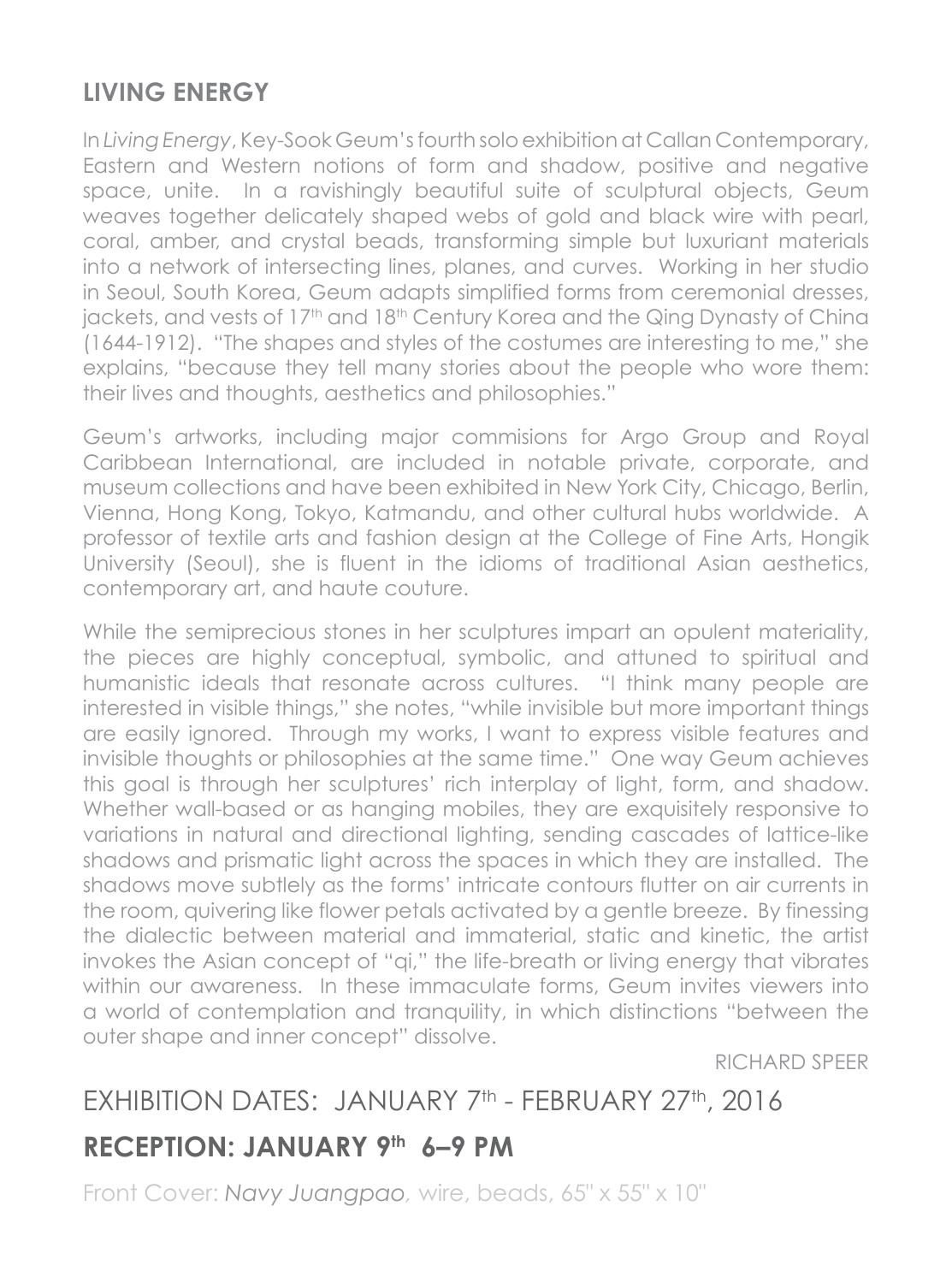

*Philosopher's Coat,* wire, beads, 40" x 26" x 16"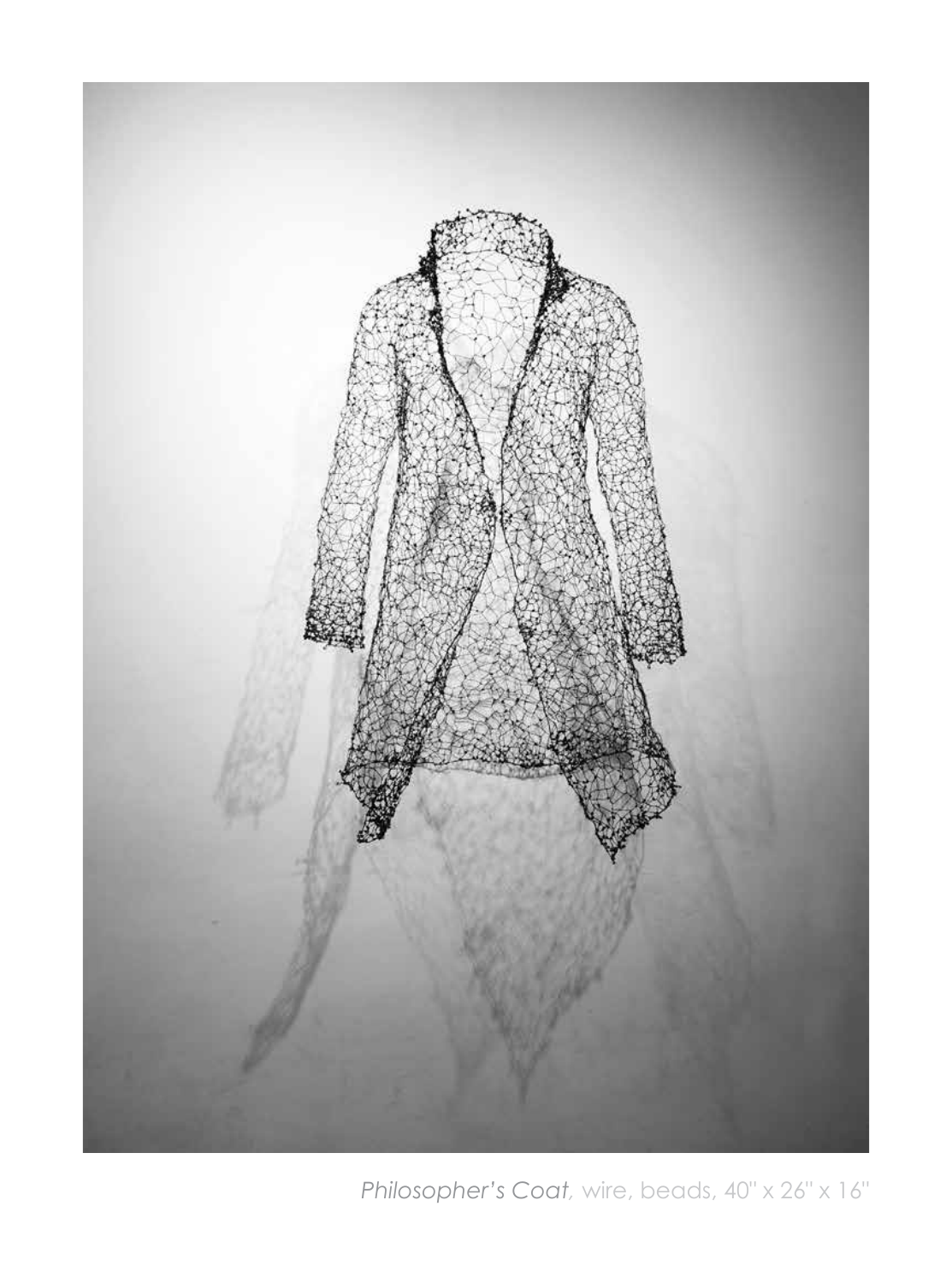

*Blue JangOt*, wire, beads, 65" x 53" x 10" *Coral Jucgore*, wire, beads, 12" x 57" x 4"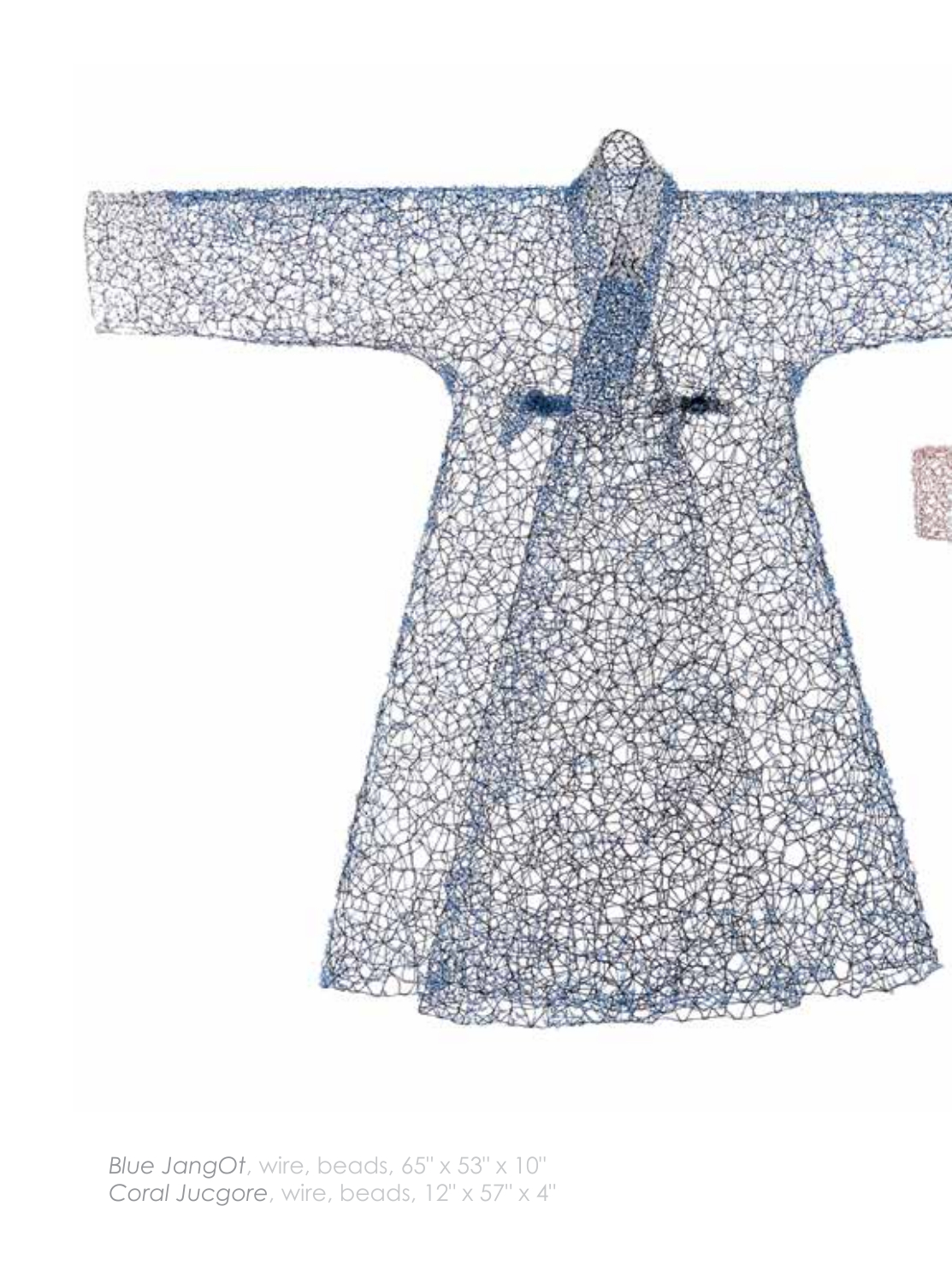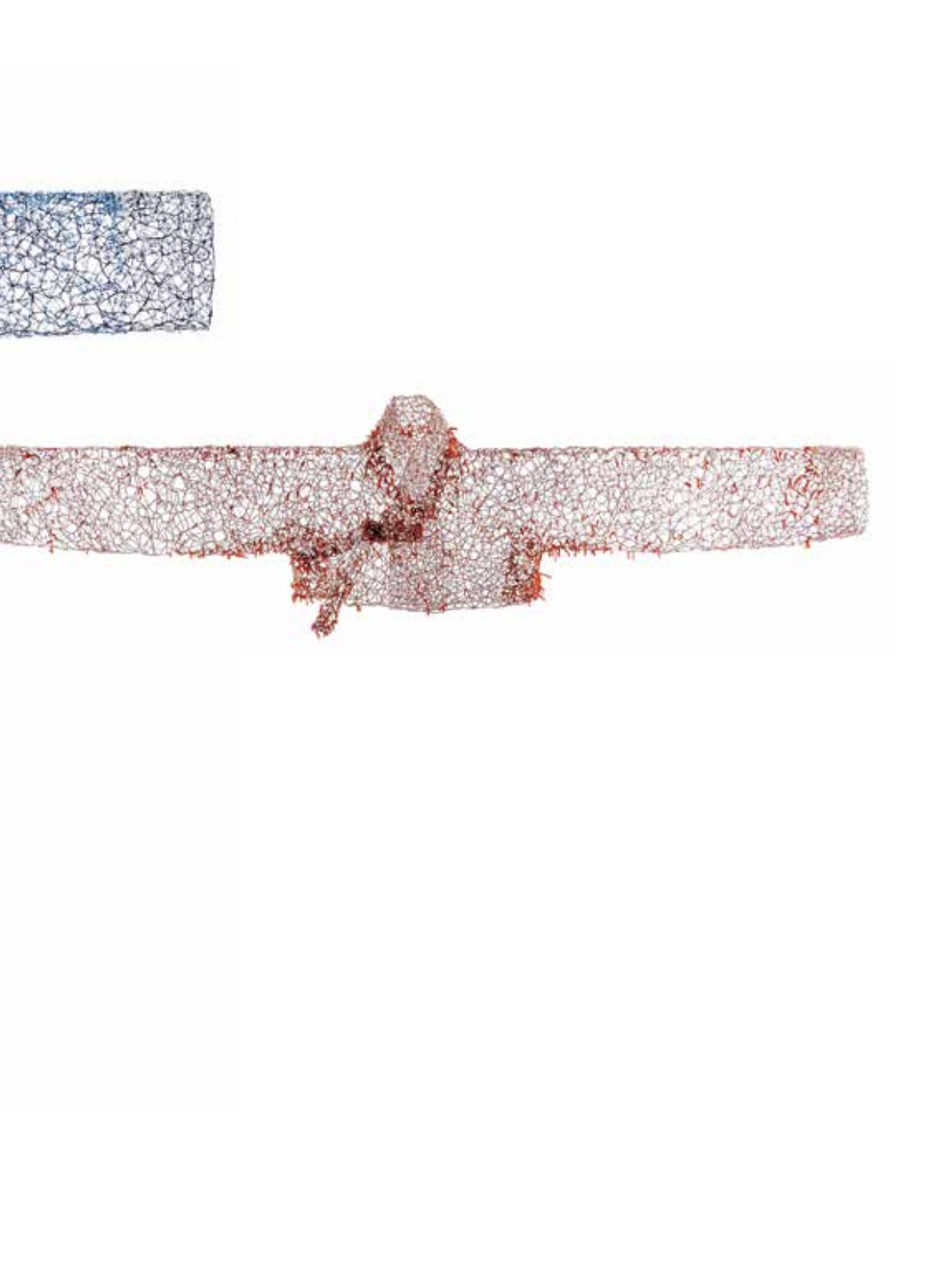

*Nirvana in White,* wire, pearls, 60" x 28" x 16"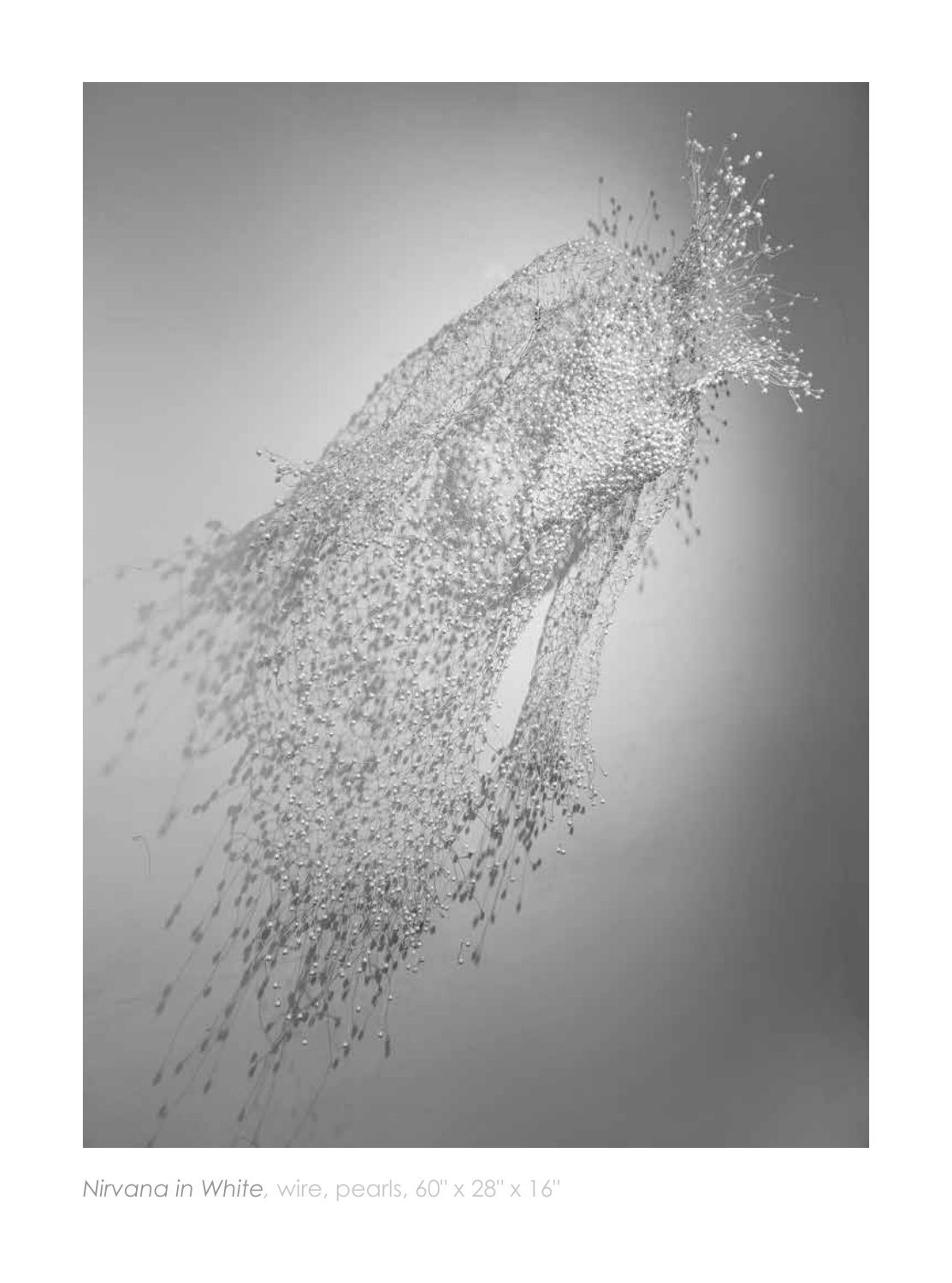

*Gold Nirvana,* wire, beads, 67" x 31" x 16"